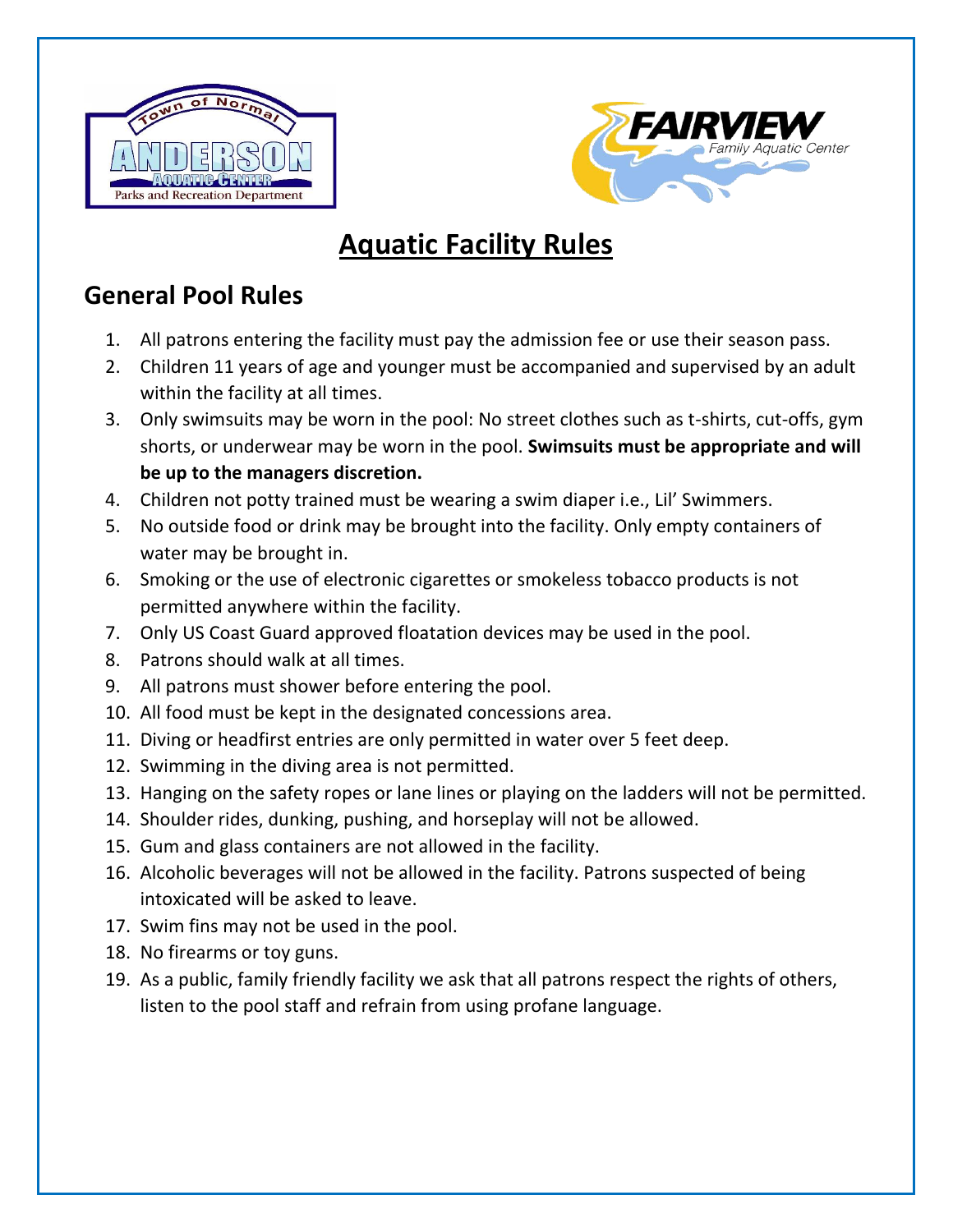



# **Waterslide Rules**

Failure to follow waterslide rules can lead to SEVERE injury. Guests will receive only one warning to follow the rules. Failure to do so can result in loss of slide privileges or being removed from the facility.

- 1. The only acceptable method for riding the slide is facing forward, feet first the whole way down.
- 2. Goggles, lifejackets, aqua-socks, excessive jewelry, or glasses/sunglasses may not be worn down the slide.
- 3. Patrons must exit the splash pool immediately after sliding.
- 4. Patrons must be at least 42" inches tall and be able to swim to the side of the pool alone.
- 5. Patrons are not allowed to ride down the slide holding children. Only one rider is allowed in the slide at a time.
- 6. No one is allowed to catch riders at the bottom of the water slides.

### **Diving Board Rules**

Failure to follow diving board rules can lead to SEVERE injury. Guests will receive only one warning to follow the rules. Failure to do so can result in loss of diving board privileges or being removed from the facility.

- 1. No one may catch children off the diving boards or slides.
- 2. Goggles, lifejackets, or glasses/sunglasses may not be worn off the diving board.
- 3. Guests are not allowed to wear life jackets off the diving board.
- 4. The weight limit on the diving board is 250 lbs.
- 5. Horseplay on or around the diving board is not permitted.
- 6. Use of the diving board for any reason other than its intended purpose is not permitted.